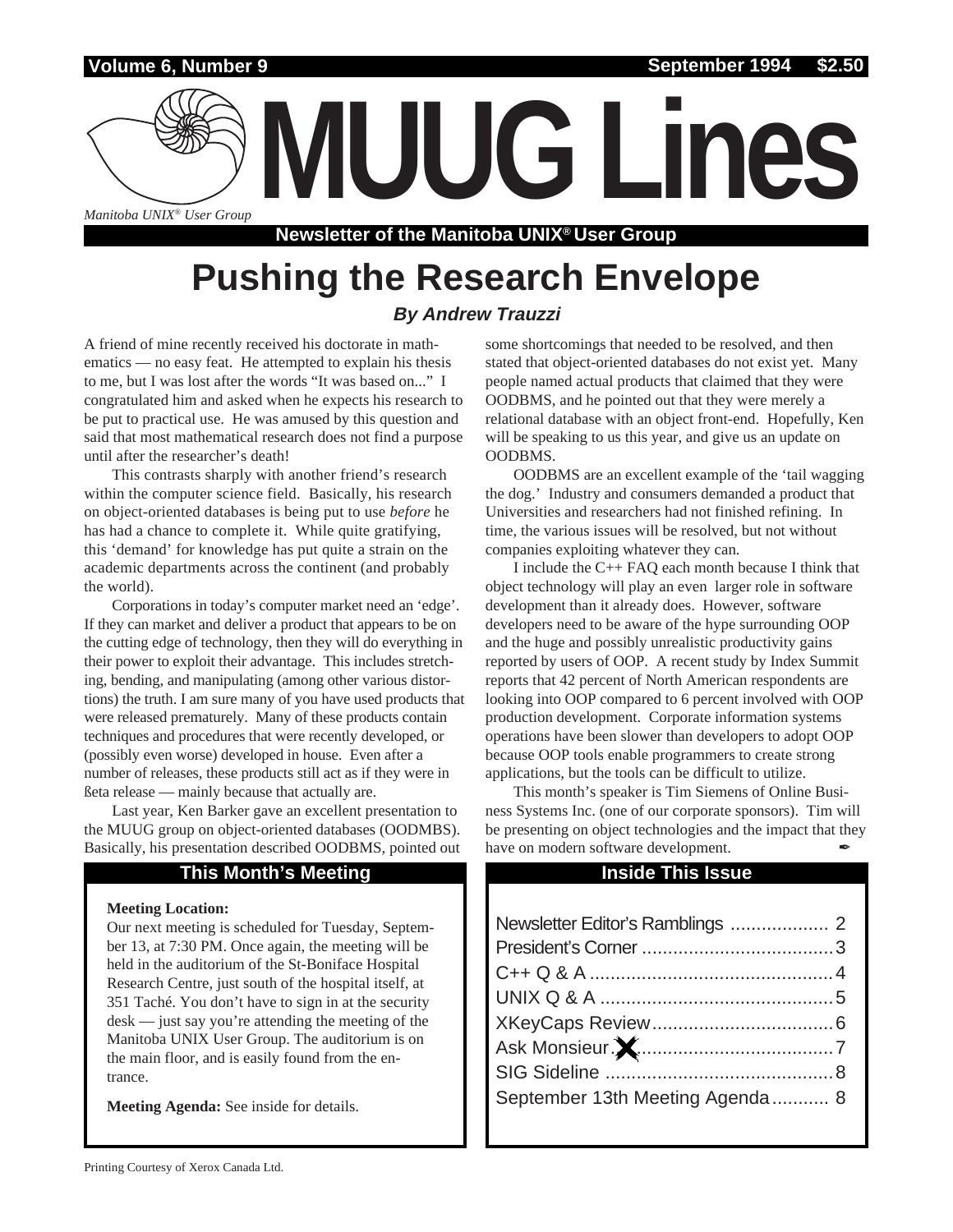### **RAMBLINGS Welcome Back! By Andrew Trauzzi**

I hope that everyone had an enjoyable summer! The days are becoming shorter and the nights a little cooler which can only mean that Winter is around the corner!! (sorry) For those of you that would like something to do on those cold,

dark nights, here is a schedule of newsletter submission deadlines. This schedule is tentative and may be subject to change. In any case, welcome back to another MUUG year, and I hope to see you at the September meeting.

### **MUUG Lines Newsletter Deadlines for 1994-1995**

|                           |              |                 | <b>Deadlines</b>  |                | <b>MUUG Monthly</b>                 |
|---------------------------|--------------|-----------------|-------------------|----------------|-------------------------------------|
| <b>Issue Number</b>       | <b>Month</b> | <b>Articles</b> | <b>Final Copy</b> | <b>Mailing</b> | <b>Meeting Date</b>                 |
| Volume $6$ , No. $10$     | October      | September 17    | September 24      | October 1      | October 11, 1994                    |
| Volume $7$ , No. 01       | November     | October 15      | October 22        | October 29     | November 8, 1994                    |
| Volume 7, No. 02 December |              | November 19     | November 26       | December 3     | December 13, 1994                   |
| Volume $7.$ No. 03        | January      | December 17     | December 24       | December 29    | January 10, 1995                    |
| Volume 7, No. 04 February |              | January 14      | January 21        | January 28     | <b>February 7, 1995</b> (1st Tues.) |
| Volume 7, No. 05 March    |              | February 18     | February 25       | March 4        | March 14, 1995                      |
| Volume 7, No. 06 April    |              | March 18        | March 25          | April 1        | April 11, 1995                      |
| Volume $7$ , No. 07       | May          | April 15        | April 22          | April 29       | May 9, 1995                         |
| Volume $7.$ No. 08        | June         | May 20          | May 27            | June 3         | June 13, 1995                       |
| Volume $7$ , No. 09       | September    | August 19       | August 26         | September 2    | September 12, 1995                  |
| Volume $7.$ No. $10$      | October      | September 16    | September 23      | September 30   | October 10, 1995                    |

Mailing deadline is always 10 days prior to meeting date, to ensure sufficient advance notice of motions, etc. All copy (ads, columns, meeting notices, etc.) must be submitted by noon on the final copy deadline date, which is one week prior to the mailing deadline. Articles and any other material that isn't time sensitive must be submitted by the articles deadline, which is one week prior to the final copy deadline.

| President:                  | <b>Bary Finch</b>     | $(W)$ 934-2723 |
|-----------------------------|-----------------------|----------------|
| Vice-President:             | Ramon Ayre            | $(W)$ 947-2669 |
| Treasurer:                  | Rick Horocholyn       | $(W)$ 474-4533 |
| Secretary:                  | <b>Brad West</b>      | $(W)$ 983-0336 |
| Membership Sec.:            | Greg Moeller          | $(H)$ 786-6132 |
| <b>Mailing List:</b>        | Roland Schneider      | 1-482-5173     |
| <b>Meeting Coordinator:</b> | Roland Schneider      | 1-482-5173     |
| Newsletter editor:          | Andrew Trauzzi        | $(W)$ 986-3898 |
| <b>Publicity Director</b>   | Rory Macleod          | $(W)$ 488-5168 |
| Past President              | Susan Zuk             | $(W)$ 989-3530 |
| Information:                | Bary Finch            | (W) 934-2723   |
|                             |                       | (FAX) 934-2620 |
| (or)                        | <b>Andrew Trauzzi</b> | $(W)$ 986-3898 |
|                             |                       | (FAX) 986-5966 |

### Advertising Rates **Group Information**

| Quarter page         | \$50  |
|----------------------|-------|
| Half page            | \$75  |
| Full page            | \$100 |
| Insert $(1-4$ pages) | \$100 |

Above prices are per issue. The first ad is charged at the full price; each successive month is 1/2 price.

Ad copy must be submitted by the final copy deadline for an issue (usually 3 weeks prior to the monthly meeting) in a format acceptable to the editor. (Please make arrangements with editor beforehand.)

**Internet E-mail: editor@muug.mb.ca**

### **The 1993-1994 Executive Copyright Policy and Disclaimer**

This newsletter is ©opyrighted by the Manitoba UNIX User Group. Articles may be reprinted without permission, for non-profit use, as long as the article is reprinted in its entirety and both the original author and the Manitoba UNIX User Group are given credit.

The Manitoba UNIX User Group, the editor, and contributors of this newsletter do not assume any liability for any damages that may occur as a result of information published in this newsletter.

The Manitoba UNIX User Group meets at 7:30 PM the second Tuesday of every month, except July and August. Meeting locations vary. The newsletter is mailed to all paid-up members one week prior to the meeting. Membership dues are \$25 annually and are due as indicated by the renewal date on your newsletter's mailing label. Membership dues are accepted at any meeting, or by mail.

> **Manitoba UNIX User Group P.O. Box 130, Saint-Boniface Winnipeg, Manitoba R2H 3B4**

**Internet E-mail: membership@muug.mb.ca**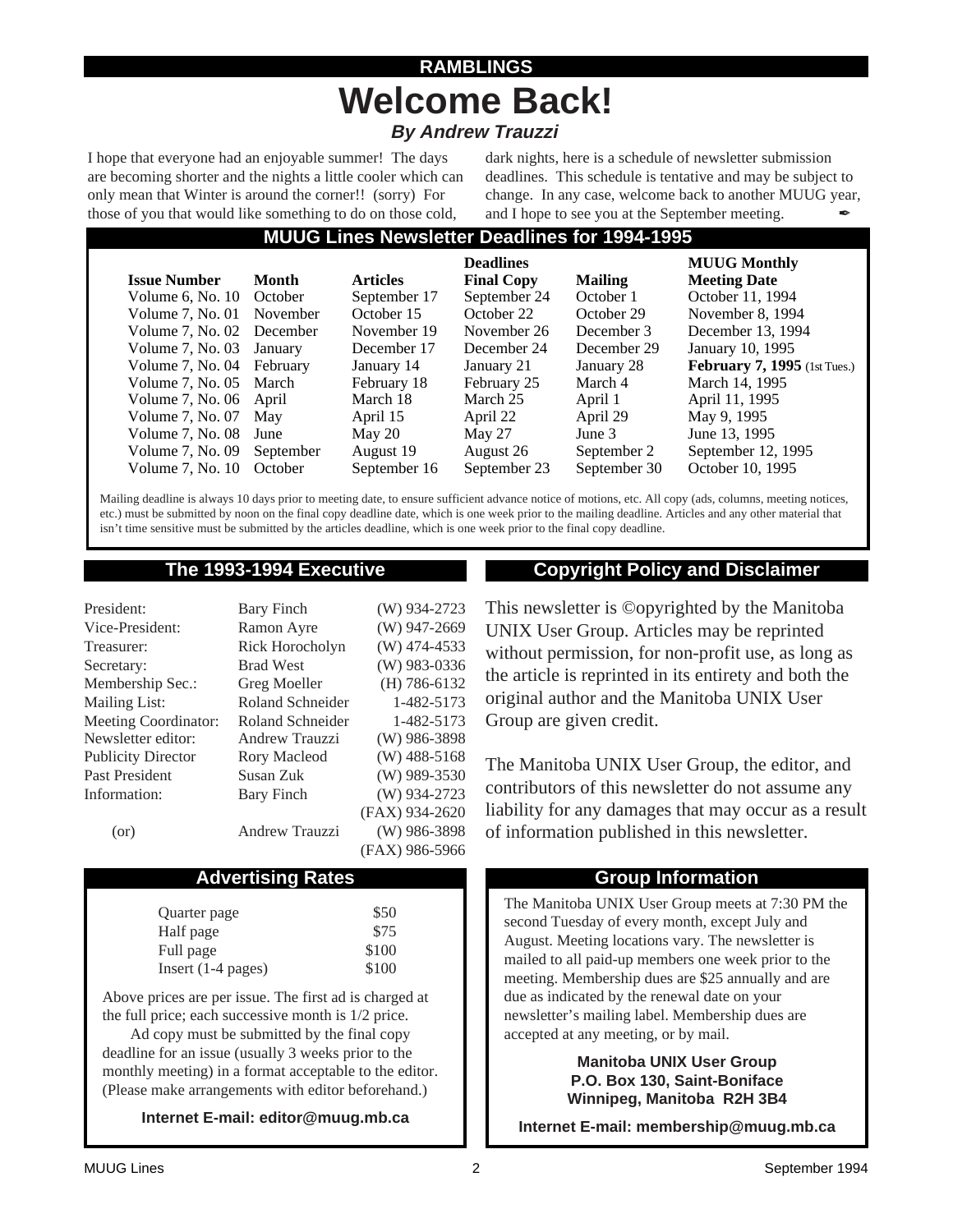### **PRESIDENT'S CORNER**

# **The 1994 / 1995 Program Begins!**

### **By Bary Finch**

Welcome back from your summer off! I realize that is just a summer off from MUUG, and not that you all get two months of vacation. It was good to see that we had more of a usual Winnipeg summer, with some good temperatures, and a lot less rain than the last couple of years. But back to "business", and what MUUG is doing for the 1994 / 1995 program.

For this coming year we have a number of exciting presentations for you. Over the summer the MUUG board met and reviewed the results of the survey that we had you fill out during the May meeting. This was your chance to let us know which topics you really wanted to see.

We had a good number of the membership participate, which resulted in a representative opinion of what you want to see in the upcoming months. The board went through the list and chose topics that were the most popular. It was a great checkpoint against what the board "thought" was popular, and what you really wanted to see.

So we have set up a program for 1994 / 1995 that tentatively contains all of the following topics: O-O (Object-Oriented technologies), Network Management (this was the number one topic), WWW (World Wide Web), Mosaic, Firewalls, ATM (that's Asynchronous Transfer Mode, not "how to break into Automated Teller Machines" [*see May's front page, for that! — ed.*]), X-stations, X-server software for PCs, MBnet, and EDI (that's Electronic Data Interchange, not some female entertainer married to a "Steve").

The development of the year's program is one of the most important roles for the MUUG board. It enables us to map out what we're doing each month, and with the addition of the survey results, get a program that both the board and the membership is happy with.

There will be some change to the board this year, as several of the people currently on the board are moving on to other commitments. So we will have a number of new board members, and

possibly a number of changes in the roles of the people that remain on the board, as people may want to try another board role.

The new members to the board will be decided on over September, based on asking people that have expressed an interest in participating on the board. Once all the new members have been found, and their roles have been decided on, the entire new board will be introduced to the general membership at our Annual General Meeting (AGM). The AGM will be held during the October meeting, as usual.

In case you're wondering, the meetings will again be held at the St.Boniface Research Center Auditorium. Our gracious host will again be Paul Hope, who arranges for MUUG to use these facilities, and makes sure all the needed audio visual equipment is in place.

Our meeting times will also remain the same, as the second Tuesday of every month, from September to May. June is of course our Annual BBQ, and the Christmas meeting will again be a wine and cheese held in the St.Boniface Research Center atrium. Start time for all our meetings will again be 7:30 p.m.

However, there will be one big change in this schedule in February. We needed to change our meeting from the second Tuesday, as that is February 14, Valentine's Day. The board felt that even though we have very interesting meetings, bringing your loved one along wouldn't be an appropriate way to spend the Valentine's Day evening. So February's meeting will be held on February 7, the FIRST Tuesday of the month.

As a final note, I want to express my disappointment at not being able to attend the first meeting of the season. Unfortunately I will be away on vacation. This was a climate based decision, so there was no real choice.

So I won't see you in September, but I look forward to seeing all of you at the October meeting!

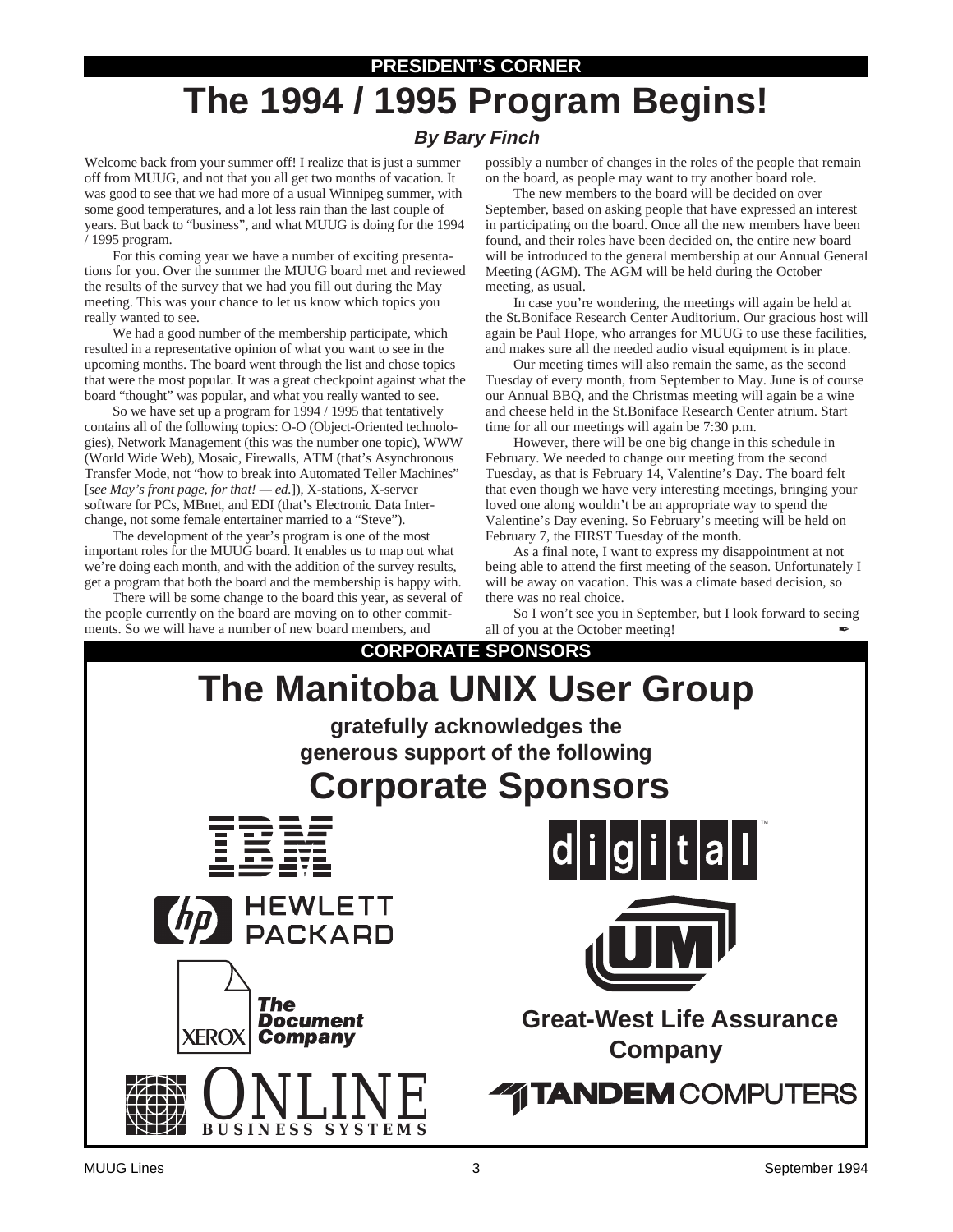### **PROGRAMMING**

## **C++ Q&A By Marshall P. Cline**

*This month's column examines inheritance and incremental programming. The complete C++ FAQ is now available in a book format — Addison-Wesley Publishers 0-201-58958-3 \$32.25.*

### **Question 45: What is inheritance?**

Inheritance is what separates abstract data type (ADT) programming from OOP. It is not a 'dark corner' of C++ by any means. In fact, everything discussed so far could be simulated in your garden variety ADT programming language (ex: Ada, Modula-2, C [with a little work], etc). Inheritance and the consequent (subclass) polymorphism are the two big additions which separate a language like Ada from an object-oriented programming language.

### **Question 46: Ok, ok, but what is inheritance?**

Human beings abstract things on two dimensions: part-of and kindof. We say that a Ford Taurus is-a-kind-of-a Car, and that a Ford Taurus has parts such as Engine, Tire, etc. The part-of hierarchy has been a first class part of software since the ADT style became relevant, but programmers have had to whip up their own customized techniques for simulating kind-of (usually in an ad hoc manner). Inheritance changes that; it adds 'the other' major dimension of decomposition.

An example of 'kind-of decomposition', consider the genus/ species biology charts. Knowing the internal parts of various fauna and flora is important for certain applications, but knowing the groupings (kinds, categories) is equally important.

### **Question 47: How do you express inheritance in C++?** By the ': public' syntax:

|                     |  | class $Car : public Vehicle {\n$ |
|---------------------|--|----------------------------------|
| $\frac{1}{2}$       |  |                                  |
| $\frac{1}{2}$       |  | pronounced 'is-a-kind-of-a'      |
| $1/\ldots$          |  |                                  |
| $\vert \cdot \vert$ |  |                                  |

We state the above relationship in several ways:

- Car is 'a kind of a' Vehicle
- Car is 'derived from' Vehicle
- Car is 'a specialized' Vehicle
- Car is the 'subclass' of Vehicle
- Vehicle is the 'base class' of Car
- Vehicle is the 'superclass' of Car (this not as common in the C++ community)

### **Question 48: What is 'incremental programming'?**

In addition to being an abstraction mechanism that makes is-a-kindof relationships explicit, inheritance can also be used as a means of 'incremental programming'. A derived class inherits all the representation (bits) of its base class, plus all the base class' mechanism (code). Another device (virtual functions, described below) allows derived classes to selectively override some or all of the base class' mechanism (replace and/or enhance the various algorithms).

This simple ability is surprisingly powerful: it effectively adds a 'third dimension' to programming. After becoming fluent in C++, most programmers find languages like C and Ada to be 'flat' (a cute little book, 'Flatland', aptly describes those living in a two dimensional plane, and their disbelief about a strange third dimension that is somehow neither North, South, East nor West, but is 'Up').

As a trivial example, suppose you have a Linked List that is

too slow, and you wish to cache its length. You could 'open up' the List 'class' (or 'module'), and modify it directly (which would certainly be appropriate for such a simple situation), but suppose the List's physical size is critical, and some important client cannot afford to add the extra machine word to every List. Another option would be to textually copy the List module and modify the copy, but this increases the amount of code that must be maintained, and also presumes you have access to the internal source code of the List module. The OO solution is to realize that a List that caches its length is-a-kind-of-a List, so we inherit:

> class FastList : public List { public: //override operations so the cache //stays 'hot' protected: int length; //cache the length here };

### **Question 49: Should I pointer-cast from a derived class to its base class?**

The short answer: yes — you don't even need the 'cast'. Long answer: a derived class is a specialized version of the base class ('Derived is-a-kind-of-a Base'). The upward conversion is perfectly safe, and happens all the time (a ptr to a Derived is in fact pointing to a [specialized version of a] Base):

```
void f(Base* base_ptr);
void g(Derived* derived_ptr) { f(derived_ptr); }
// perfectly safe; no cast
```
(note that the answer to this question assumes we're talking about 'public' derivation; see below on 'private/protected' inheritance for 'the other kind').

### **Question 50: Derived\* —> Base\* works ok; why doesn't Derived\*\* —> Base\*\* work?**

A C++ compiler will allow a Derived\* to masquerade as a Base\*, since a Derived object is a kind of a Base object. However passing a Derived\*\* as a Base\*\* (or otherwise trying to convert a Derived\*\* to a Base\*\*) is (correctly) flagged as an error.

An array of Deriveds is-NOT-a-kind-of-an array of Bases. I like to use the following example in my C++ training sessions:

#### 'A Bag of Apples is *NOT* a Bag of Fruit'

Suppose a 'Bag<Apple>' could be passed to a function taking a Bag<Fruit> such as 'f(Bag<Fruit>& b)'. But 'f()' can insert *any* kind of Fruit into the Bag. Imagine the surprise on the caller's face when he gets the Bag back only to find it has a Banana in it! Here's another example I use:

'A ParkingLot of Car is-NOT-a-kind-of-a ParkingLot of Vehicle' (otherwise you could pass a ParkingLot<Car>\* as a ParkingLot <Vehicle>\*, and the called fn could park an Eighteen-Wheeler in a ParkingLot designed for Cars!)

These improper things are violations of 'contravariance' (that's the scientific glue that holds OOP together). C++ enforces contravariance, so you should trust your compiler at moments like these. Contravariance is more solid than our fickle intuition.

*Dr. Marshall P. Cline is the founder and President of Paradigm Shift, Inc., a firm that specializes in on-site training for C++, OOD, OOA, consulting, and reusable/extensible C++ class libraries. For more information, send e-mail to "info@parashift.com".*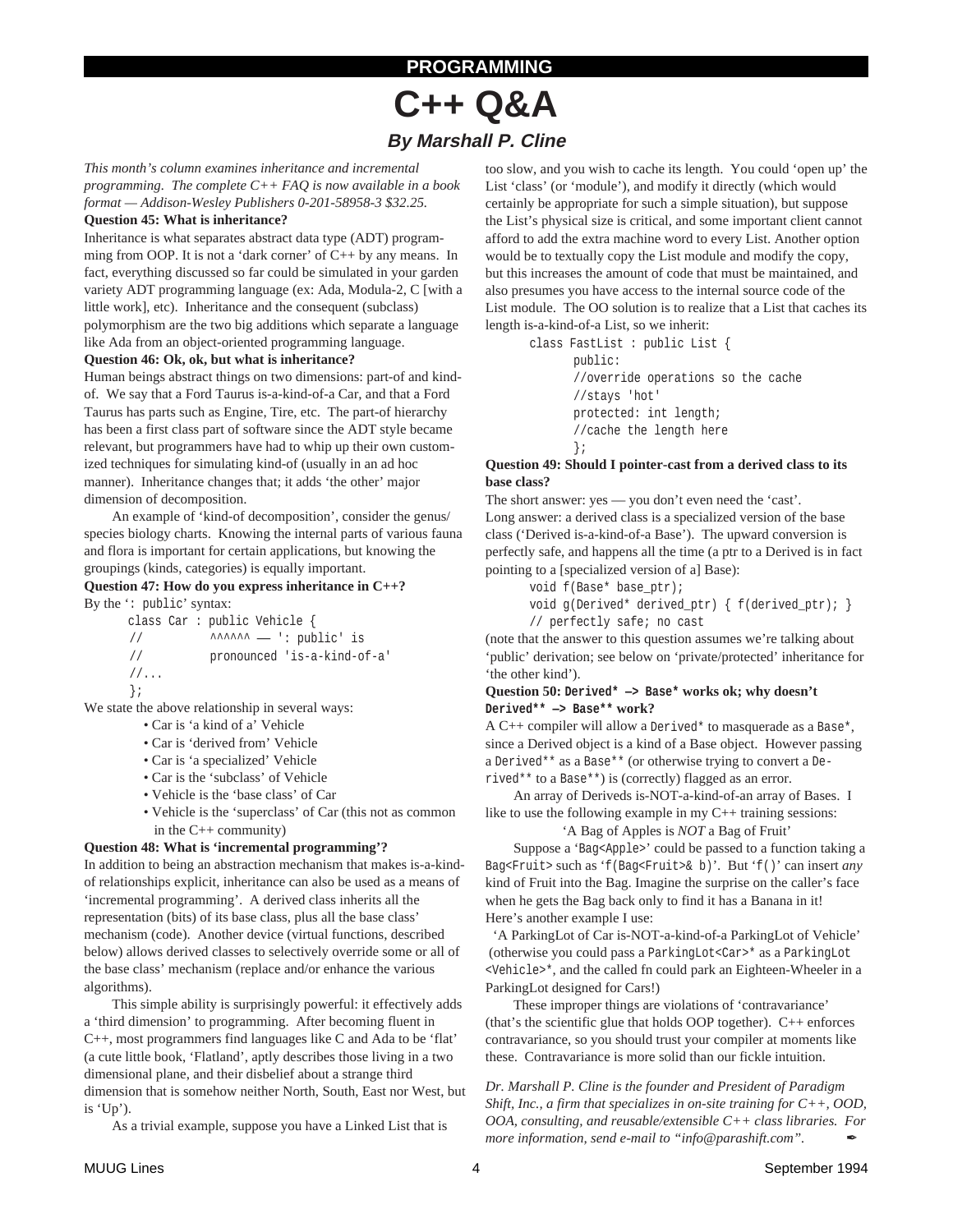## **HANDS-ON UNIX Q&A**

### **Originally Compiled by Ted Timar**

*Submitted by Andrew Trauzzi*

**Question 1: Why doesn't redirecting a loop work as intended? (Bourne shell)**

```
 Take the following example:
```

```
foo=bar
while read line
do
   # do something with $line
   foo=bletch
done < /etc/passwd
echo "foo is now: $foo"
```
Despite the assignment "foo=bletch" this will print "foo is now: bar" in many implementations of the Bourne shell. Why? Because of the following, often undocumented, feature of historic Bourne shells: redirecting a control structure (such as a loop, or an "if" statement) causes a subshell to be created, in which the structure is executed; variables set in that subshell (like the "foo=bletch" assignment) don't affect the current shell, of course.

The POSIX 1003.2 Shell and Tools Interface standardization committee forbids the behaviour described above, i.e. in P1003.2 conformant Bourne shells the example will print "foo is now: bletch".

 In historic (and P1003.2 conformant) implementations you can use the following 'trick' to get around the redirection problem:

```
foo=bar
# make file descriptor 9 a duplicate of
# file descriptor 0 (stdin); then connect
# stdin to /etc/passwd; the original stdin
# is now 'remembered' in file descriptor 9;
# see dup(2) and sh(1)exec 9<&0 < /etc/passwd
while read line
do
   # do something with $line
   foo=bletch
done
# make stdin a duplicate of file descriptor 9,
# i.e. reconnect it to the original stdin; then
# close file descriptor 9
exec 0<&9 9<&-
echo "foo is now: $foo"
```
This should always print "foo is now: bletch". Right, take the next example:

```
foo=bar
echo bletch | read foo
echo "foo is now: $foo"
```
This will print "foo is now: bar" in many implementations, "foo is now: bletch" in some others. Why? Generally each part of a pipeline is run in a different subshell; in some implementations though, the last command in the pipeline is made an exception: if it is a builtin command like "read", the current shell will execute it, else another subshell is created.

POSIX 1003.2 allows both behaviours so portable scripts cannot depend on any of them.

**Question 2: How do I run 'passwd', 'ftp', 'telnet', 'tip' and other interactive programs from a shell script or in the background?**

These programs expect a terminal interface. Shells makes no special provisions to provide one. Hence, such programs cannot be automated in shell scripts.

The 'expect' program provides a programmable terminal interface for automating interaction with such programs. The following expect script is an example of a non-interactive version of passwd(1).

```
# username is passed as 1st arg, password as 2nd
set password [index $argv 2]
spawn passwd [index $argv 1]
expect "*password:"
send "$password\r"
expect "*password:"
send "$password\r"
expect eof
```
expect can partially automate interaction which is especially useful for telnet, rlogin, debuggers or other programs that have no built-in command language. The distribution provides an example script to rerun rogue until a good starting configuration appears. Then, control is given back to the user to enjoy the game.

Fortunately some programs have been written to manage the connection to a pseudo-tty so that you can run these sorts of programs in a script.

To get expect, email "send pub/expect/expect.shar.Z" to <library@cme.nist.gov> or anonymous ftp same from <ftp.cme.nist.gov>.

Another solution is provided by the pty 4.0 program, which runs a program under a pseudo-tty session and was posted to comp.sources.unix, volume 25. A pty-based solution using named pipes to do the same as the above might look like this:

```
#!/bin/sh
/etc/mknod out.$$ p; exec 2>&1
( exec 4<out.$$; rm -f out.$$
<&4 waitfor 'password:'
      echo "$2"
<&4 waitfor 'password:'
      echo "$2"
<&4 cat >/dev/null
) | ( pty passwd "$1" >out.$$ )
```
Here, 'waitfor' is a simple C program that searches for its argument in the input, character by character.

A simpler pty solution (which has the drawback of not synchronizing properly with the passwd program) is

#!/bin/sh

```
( sleep 5; echo "$2"; sleep 5; echo "$2") |
pty passwd "$1"
```
**Question 3: How do I check the exit status of a remote command executed via "rsh" ?**

This doesn't work:

rsh some-machine some-command || echo "Command failed" The exit status of 'rsh' is 0 (success) if the rsh program itself completed successfully, which probably isn't what you wanted.

If you want to check on the exit status of the remote program, you can try using Maarten Litmaath's 'ersh' script, which was posted to alt.sources in January, 1991. ersh is a shell script that calls rsh, arranges for the remote machine to echo the status of the command after it completes, and exits with that status.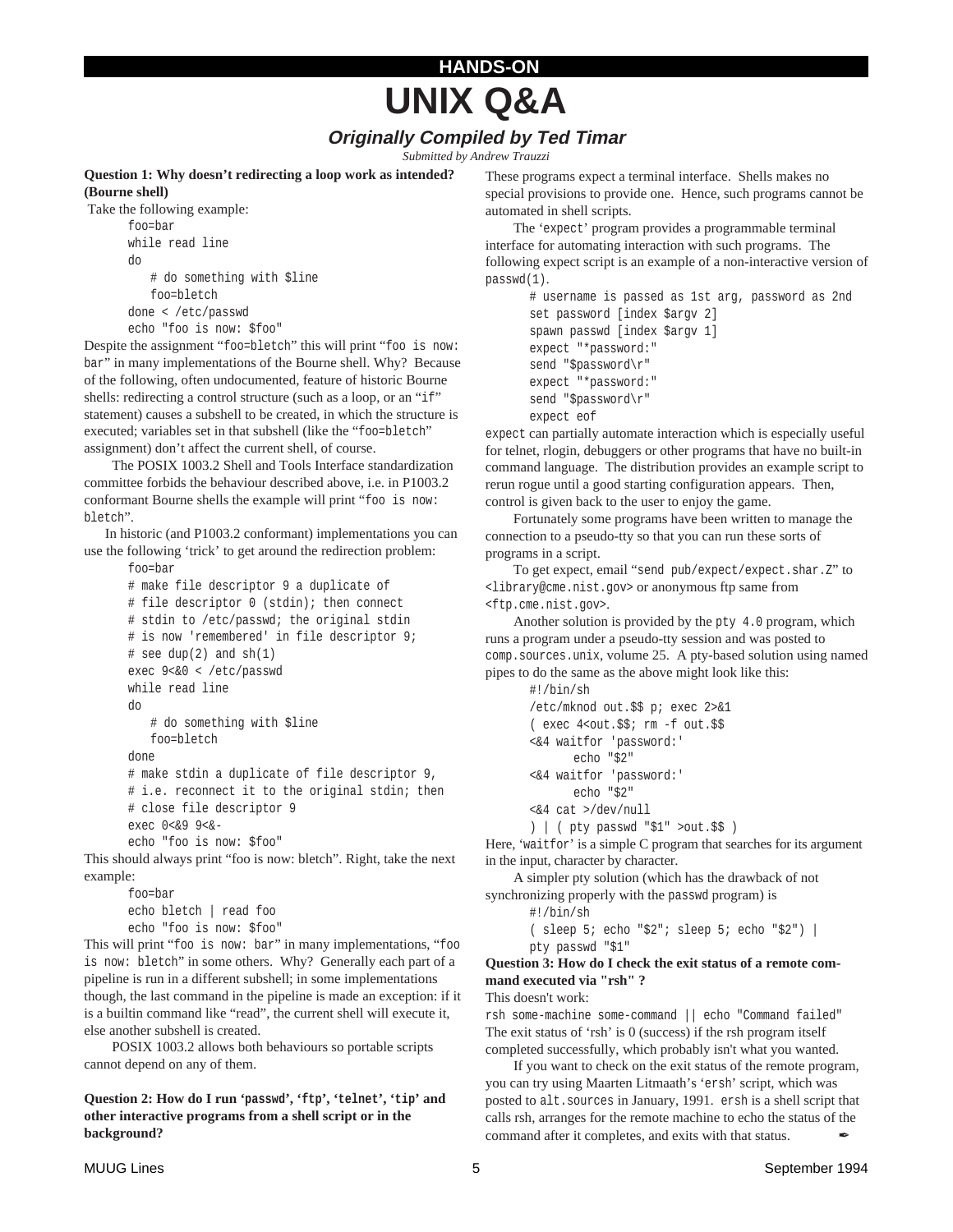### **HANDS-ON XKeyCaps Making Sense of X Window Key Mapping By Gilbert Detillieux**

X Window provides a very powerful and flexible way of redefining the mapping for any key on the keyboard. Unfortunately, the documentation that describes this is scattered in several obscure locations that are likely to be missed by the casual user. Also, the utility provided to work with these mappings, xmodmap, is quite primitive and tedious to work with.

Fortunately, there is an excellent little X Window client application, available as free contributed software, that makes it easy to understand and work with this stuff. It's called XKeyCaps, and it's a must for anyone who's going to spend time modifying keyboard mappings.

When you call up the program, it will try to take a guess at the type of keyboard you've got on your X server. It knows about a large number of these, and presents a nice dialog box that lets you select the right type, in case it couldn't. (You can also compile in a reasonable default, and specify the type you want as a resource or command line option.) Once the keyboard type has been selected, it displays a graphical representation of that keyboard.

### **What You See**

Each displayed key is labeled with the key-top labels you'd expect to see on it, and the hexadecimal keycode value is also shown. (At the lowest level, each key in X is assigned a numeric keycode, which is usually a one-byte number that the keyboard's hardware will generate whenever that key is pressed or released.) As you move the cursor over the displayed keys, several status lines at the top indicate how the key is mapped to keysyms (a symbolic representation of the key, which most X applications will make use of to decide what the key's action should be), and how it is mapped to ASCII codes, if appropriate. You can toggle the modifier keys (e.g. Shift and Ctrl) by clicking on their graphical representation, or by pressing and holding the actual modifier keys. The ASCII value displayed for the other keys will then be modified accordingly.

The program also gives you the option to 'type' into a selected window, by clicking on the key's graphical representation rather than by using the keyboard itself. (This doesn't seem particularly useful, unless the key's mapping has been changed in a non-obvious way.) More useful is the ability to edit the mapping for any key. By holding the right mouse button over the graphic of a particular key, you get a pop-up menu for that key that lets you edit the keysyms for the key, exchange two keys, duplicate the key somewhere else, disable the key, or restore its default mapping.

### **What You Get**

Editing key mappings in this way is fairly easy, but can be time consuming if there are lots of mappings to change. Changes take effect immediately, so you can test things as

you go, and back out of a change fairly easily. However, you wouldn't want to go through a manual process like this too often. Fortunately, the program can write to its standard output a series of commands that are suitable as input to xmodmap. Unfortunately, the program doesn't give you the option of directly saving this output to a named file. (You would either invoke the program with output redirected to a file, or just select the output and paste it in to an editor window.)

This ability to produce xmodmap input files is very useful, and saves you having to code such files by hand. Unfortunately, the files are specific to the keyboard type you selected, since they contain keycode commands. (It would be fairly easy to edit such files to use keysym commands instead, which would be more general.)

The man page does warn of the dire consequences of changing key mappings with the wrong keyboard type selected, fortunately. The man page also does a good job of explaining not only how the program works, but gives a lot of background information on keysyms, keycodes, and modifier mappings. This is shamelessly copied from the X Protocol document and InterClient Communications Conventions Manual, as they do indicate. This is a good thing, since it would unlikely ever be read by mere mortals otherwise.

### **How To Build It**

Building XKeyCaps is fairly straightforward if you've got X11R4 or newer, and have the xmkmf script and imake program. The notes on building it are fairly skimpy, but if you've built X clients before, this shouldn't be a problem. Before building, you might want to edit the Imakefile, and define a reasonable default keyboard type, since the program's ability to guess the right type is pretty weak. (It's not the program's fault — that sort of information just isn't always readily available.)

There was one snag with building the program that you're also likely to encounter. At one point, the compilation fails with the following error:

cc -O2 -pipe -I./kbds -target sun4 -c all-kbds.c "./kbds/sgi5de-r5-map.h", line 17: warning: undeclared initializer name XK\_dead\_circumflex "./kbds/sgi5de-r5-map.h", line 17: illegal initialization

"./kbds/sgi5de-r5-map.h", line 17: cannot recover from earlier errors: goodbye!

Compilation failed

\*\*\* Error code 1

make: Fatal error: Command failed for target 'allkbds.o'

☛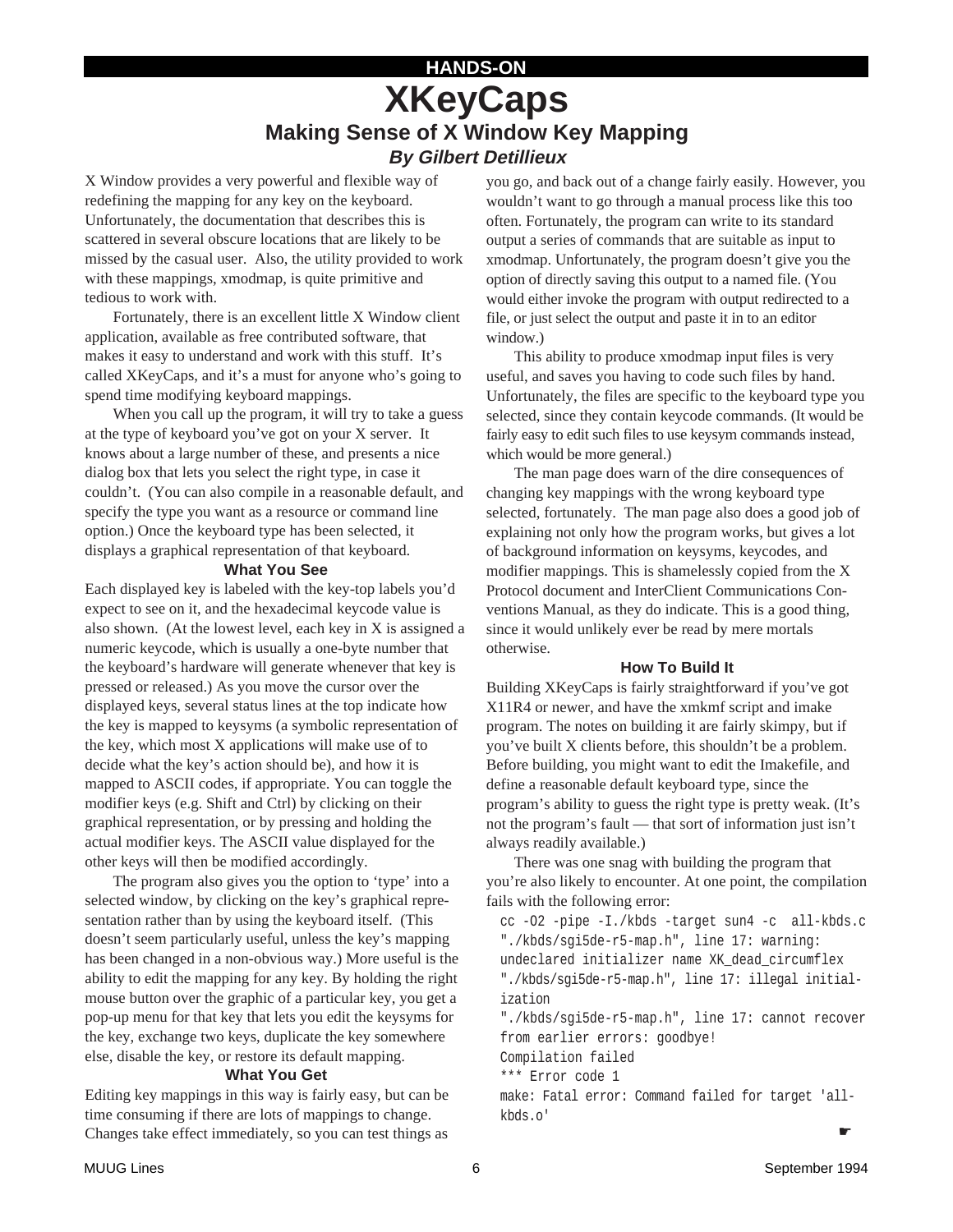### **HANDS-ON**

The problem is that one of the keyboards that the program tries to define, the SGI German keyboard, relies on keysym definitions that may not exist on other systems. (That was the case with the standard X11R5 distribution.) The solution is to edit the file "kbds/all-kbds.h", search for lines containing the string "sgi5de" and remove (or comment out) all references to this. This won't likely have any adverse effects on the program's usefulness, unless you've got a few German keyboards kicking around.

After that, the compilation and installation should be a breeze. I did have a problem with the program dumping core on an unaligned memory reference when I tried to run it on a DECstation (with a MIPS R3000 processor). That may have had more to do with the way X11R5 was built on that machine than with the program itself (since the program dies within one of the Xt library calls). The program ran without any problems on a Sun SPARC architecture.

### **XKeyCaps Summary**

| Name:  XKeyCaps                                                         |
|-------------------------------------------------------------------------|
| Description:  X11 client program to graphically display and             |
| edit the X keyboard mapping.                                            |
| Archive Location: export.x.org:/contrib/applications/                   |
| xkeycaps-2.24.tar.Z                                                     |
| Archive size:  290025 bytes                                             |
| Approx Space:  2.5 MB                                                   |
| Time to Install:  10 minutes.                                           |
| Pros:  • very handy utility if you've ever had to struggle with xmodmap |
| · ability to write xmodmap input files very useful                      |
| • well written, comprehensive man page                                  |
| Cons: . • didn't compile correctly due to undeclared keysyms; had to    |
| delete definitions for SGI German keyboard                              |
| • xmodmap files only written to standard output, rather than            |
| allowing a named file.                                                  |
|                                                                         |

• xmodmap files always contain keycode, rather than keysym, commands; not portable to other keyboard types

### **FEEDBACK**

**Ask Monsieur** *A column in which our resident UNIX expert answers questions submitted by members.*

### According to Al Maki:

- > Cher Monsieur,
- > I have a question regarding the Internet, rather than
- > Unix itself. My wife is trying to contact a woman in
- > Pennsylvania doing a dissertation on a topic
- > similar to my wife's. She has been told to use
- > "compose" on the mainframe (remember them?)
- > with an address of blahblah@psuvm. Now, my wife
- > doesn't know how to use compose but she is familiar
- > with using elm on "ccu". I assume that "psuvm" is an
- > abbreviation which compose knows how to expand,
- > but if she doesn't want to use the main frame, how can
- > she find out what the true, expanded address is?
- > A bientot.
- $>$  —
- > Al Maki <almaki@muug.mb.ca>

> Winnipeg, Manitoba

#### Cher Monsieur Maki,

Well, many of these mainframe systems (which Monsieur Ex

affectionately calls "les vieux dinosaures") have traditionally been connected to a network called BITNET. I am assuming that the brief address you give is such an address (a BITNET node ID is a maximum of 6 characters). Such an address is usually available for e-mail from the Internet by simply adding the ".bitnet" domain name to the end of the address, e.g. blahblah@psuvm.bitnet. This sort of address will usually be forwarded to an Internet to BITNET gateway that will know what to do with it.

As for "compose", Monsieur Ex would assume that it is just a command or facility on the mainframe for composing e-mail to send out on the network. An equivalent command is available within Elm, or your favorite e-mail package.

Au revoir, M. Ex.

*Monsieur Ex, a mysterious Frenchman who claims to be an old editor and an expert in UNIX, awaits further mental challenges! BTW: autobogotiphobia is the fear of becoming bogotofied — to make or become bogus!* 

### **Nominations for MUUG Board Elections By Gilbert Detillieux MUUG ELECTIONS**

Well, October and the MUUG Annual Meeting are fast approaching. One of the most important events at the annual meeting is the election of a new board of directors.

If you feel you would like to contribute to the group by running for a board position, please don't hesitate to do so. Below is the current list of nominees, followed by instructions on nominating others.

Bary Finch Systems Eng. Rep. IBM

Rory Macleod Solutions Consultant Xerox Roland Schneider Computer Consultant Niche Technology Brad West Systems Engineer Freshwater Fish Andrew Trauzzi Programmer/Analyst City of Winnipeg

Doug McLean SHL Systemhouse Doug Shewfelt System Designer City of Winnipeg

A total of eight people will be elected. If you want to be nominated, or nominate someone else, send a letter to the group's mail-box or deliver it in person to a member of the election committee. The letter must contain the name, title, and employer of the nominee, along with a short (100 word) biography, and must contain the signatures of the nominee and one other member. The letter must be received no later than September 27, 1994. This is 14 days prior to the annual meeting. If you have any questions about the election, please give Andrew Trauzzi a call at 986-3898 during business hours.